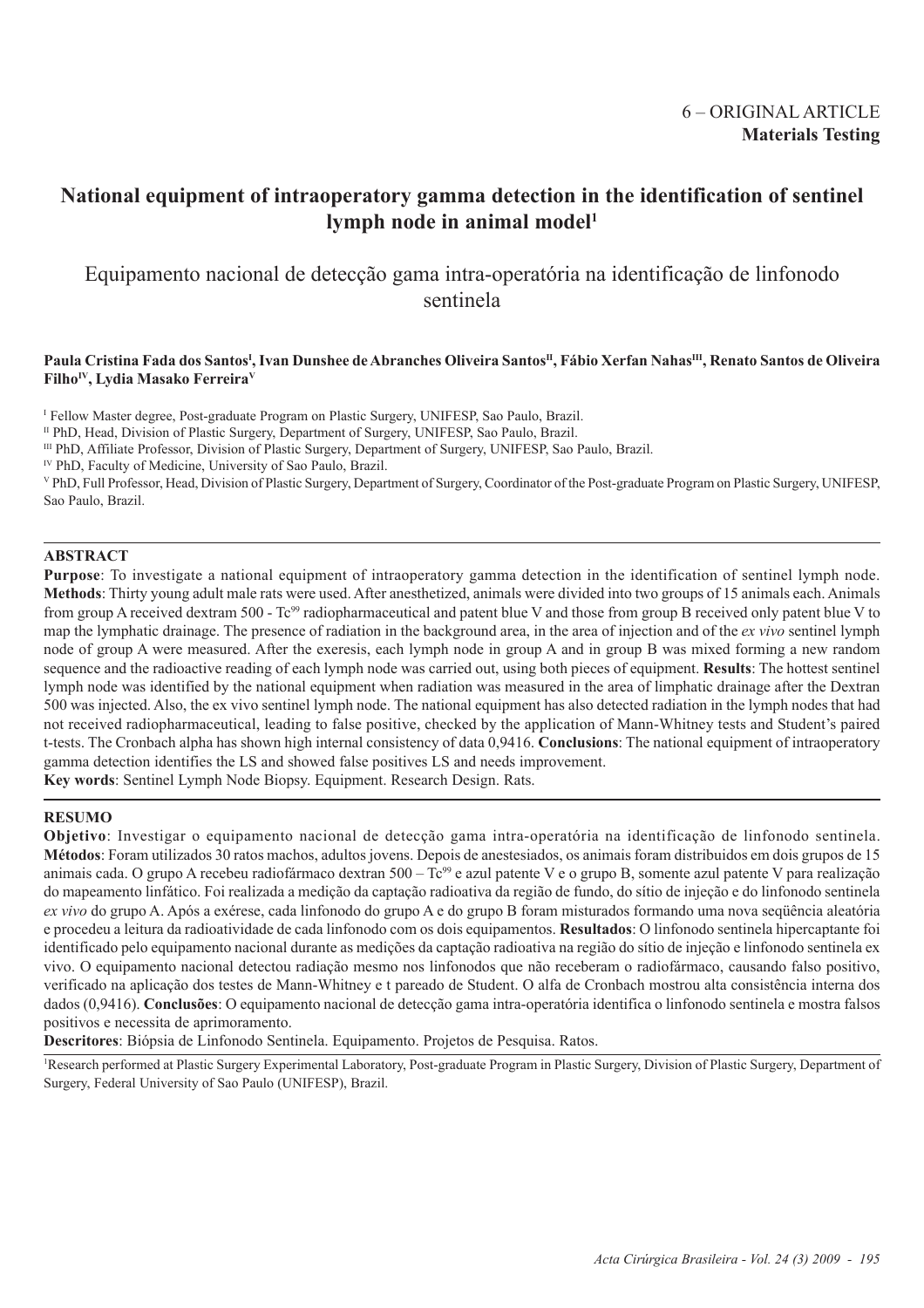## **Introduction**

The use of intraoperatory gamma detection has already been established in oncology to identify sentinel lymph nodes in melanoma<sup>1-4</sup>, in breast cancer<sup>5-10</sup> and its application for other tumors such as vulva<sup>8-10</sup>. Also, its use in head and neck<sup>11</sup> cancer is being studied. Today the sentinel lymph node biopsy procedure is considered to be essential and indispensable. Besides its high sensitivity to detect lymph nodes, the IGD allows for lower dissection, making the procedure less invasive. The SLB has reduced the number of unnecessary radical lymphadenectomies, thus reducing the surgical morbidity<sup>3,7,4,12-16</sup>.

The sentinel lymph node (SL) is defined as the first lymph node of the lymph nodal basis to which the drainage of the primary tumor occurs<sup>17,18</sup>. The SLB in melanoma was established by Morton *et al.*19, at first only using the vital blue dye that allows for the microstaging of solid tumors. These tumors, in the beginning, spread preferably through the lymphatic system. The IGD has already been included in the official staging of melanoma and of breast cancer in accordance with the AJCC/UICC (American Joint Committee on Cancer Staging System)<sup>20</sup>.

The combination of the lymphatic mapping with the vital blue dye and the intraoperatory gamma detection in the SBL has been shown as a more sensitive combination of methods to detect SL4,7,8,10,21-23. The accuracy to find the SL with this association is high, ranging between 98-100%<sup>24-30</sup>.

Today, there are several pieces of equipment commercially available to carry out the intraoperatory gamma detection such as Neoprobe®, Europrobe®, Navigator®. However, most pieces of equipment are imported and expensive, which a lot of times limits their use to large centers<sup>31,32</sup>. They basically have a probe with a crystal or small gamma camera in one end, which is connected to a portable counter. In our country, Oliveira Filho *et al.*14 carried out a clinical investigation of the selective lymphadenectomy with the SLB, using vital blue dye (patent blue V) and IGD, confirming the data in the literature and its technical reproductibility.

Costa *et al.*31 have developed a piece of national intraoperatory gamma detection equipment, which has a radioguided surgical probe. They carried out tests with doctors that found the device friendly to use and aimed to get the product to the market at a lower cost. Most importantly is the acess to maintenance, as imported equipment has to be sent abroad for maintenance.

Consequently, it is imperative that experiments are made to demonstrate feasibility of this new equipment.

#### **Methods**

This study was approved by the Ethics Committee on Animal Experimentation of the Federal University of Sao Paulo– UNIFESP, and was conducted under the guidance and supervision of the Center for Radiation of the Federal University of Sao Paulo (UNIIFESP). For the continuation of the study, it was used equipment imported from Europrobe® brand, serial number: 00,139, model: 506,160,014. The equipment was made available by the Office of Diagnostic Imaging of the Samaritan Hospital. The equipment's national IPEN (patent MU8602566-0) model III, was handled in accordance with the instructions of the unit.

Thirty young adult 250 to 300g male Wistar EPM-1 rats (*Rattus novergicus: var. albinus, Rodentia, Mammalia*) from the

Animal Colony of the Federal University of Sao Paulo were studied. All procedures were performed in accordance with the ethical principles defined by the Brazilian College of Animal Experiments (COBEA).

The animals, under the same environmental conditions, were submitted to lymphatic mapping with vital blue dye, intraoperatory gamma detection and sentinel lymph node exeresis.

Each animal was anesthetized with 25 mg/kg of tiletamine chloridrate and 25 mg/kg of zolazepam chloridrate with syringe and insulin needle, injected in the peritoneal cavity, in the lower left quadrant of the abdomen. In this dosage, the anesthesia lasts around 120 to 180 minutes.

The animals were dstributed into two groups of fifteen animals each. The animals of the first group (group A) were submitted to the injection of 0.1 ml (10uCi) of dextran  $500 - Te^{99}$  (IPEN) radiopharmaceutical in the plantar cushion of the right posterior limb. After that, 0.1 ml of patent blue V (Guerbet) was injected in the same place to carry out the lymphatic mapping.

First, the radiation in the left axillary region was measured (background reading) and then the one in the place of the injection. These measurements were always made both with the imported and the national devices.

Five minutes after the patent blue injection, a single incision was made from the skin in the popliteal region to the inguinal area to carry out the biopsy of the sentinel lymph node, checking if the lymph note was blue dyed by the patent blue or not. Then, the popliteal lymph node (sentinel) in the popliteal cavity was identified and removed.

During surgery, the two gamma radiation detectors were alternately used in sequence, one after the other. Individual cards were used for each of the animals to take notes of the data with reference to each piece of equipment and the radiation reading values in both. Use of the equipment under study was according to its instruction's manual.

After the exeresis, the dyed hottest sentinel lymph node of each animal from group A was identified with numbers (from 1 to 15) by the researcher and placed in separate recipients.

The other group of 15 animals (group B) underwent only the lymphatic mapping with vital blue dye and sentinel lymph node exeresis, following all the procedures used in group A, except for the injection of the radiopharmaceutical. After the exeresis of the sentinel lymph node of each animal in group B, they were identified with numbers (from 16 to 30) by the researcher and placed in separate recipients.

The 30 lymph nodes numbered from 1 to 30, were randomly distributed forming a new sequence. Another observer, who didn't know the random sequence of the lymph nodes, measured the radiation in each lymph node with both pieces of equipment.

After the exeresis of the SL, the animals were subjected to euthanasia with a hyper dose of anesthetic. The animals were disposed according to the protocol of the Radiological Protect Unit.

#### *Statistical analysis*

To check discrepancies between the results reached with the conventional equipment and the IPEN equipment, Mann Whitney tests were used. The discrepancies between the pairs of results measured with the conventional piece of equipment were compared to the IPEN piece of equipment were evaluate using the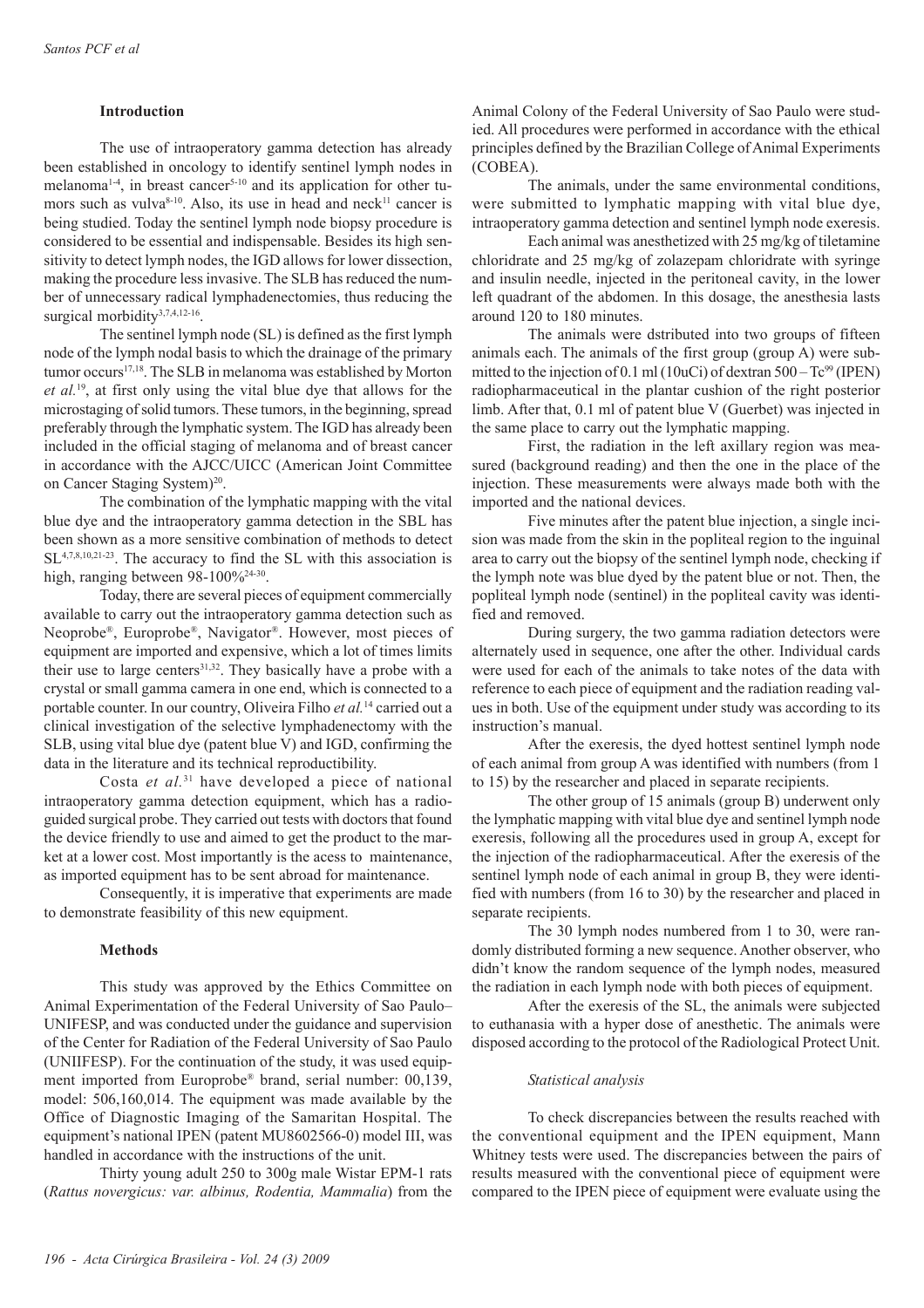Student´s paired t-test. The Cronbach Alpha was applied to check the internal consistency of the data. Five percent was used as the level of significance.

#### **Results**

The IPEN equipment detected radiation even in lymph nodes which had not received the radiopharmaceutical, leading to a false-positive, as verified by the Mann-Whitney's test and Student's paired-t testes). This was found when the values of gamma radiation measured with the pieces of intraoperatory gamma detection equipment of each *ex vivo* sentinel lymph node were analyzed (Table 1) – Cronbach Alpha showed a high internal consistency of the data (0.9188). In background area (Table 2), the Cronbach Alpha showed a low internal consistency of data (0.4690).

In the area of the injection, a discrepancy between the pairs of results of both pieces of equipment (p=0.0013) was observed, but Mann-Whitney's test could not detect differences between the two groups of results (Table 3). The Cronbach Alpha showed high internal consistency of data (0.9416).

Although both devices determined which was the SL, no statistical significant differences were found between the gamma radiation values of the *ex vivo* sentinel lymph node by the two pieces of intraoperatory equipment (Table 4). The Cronbach Alpha showed high internal consistency of data (0.9251).

#### **Discussion**

The use of radioguided surgery in the intraoperatory location of the sentinel lymph nodes has brought new possibilities in the treatment of tumor metastases. There are criteria that guide the evaluation of radioguided probes in this type of application and define the minimum necessary requirements. The *Nema Standarts Publication Nu 3-2004 Performance Measurements and Quality Control Guidelines for Non-Imaging Intraoperative Gamma Probes* published by the *National Electrical Manufactures Association* aims at standardizing performance measurements of radioguided probes for intraoperatory use<sup>31</sup>.

The intraoperatory gamma detection probe developed by Costa *et al.*<sup>31</sup> has shown that the physical characteristics have met the suggested proposals in international publications to be used as radioguided probes in the location of sentinel lymph nodes, marked with 99mTc.

Oliveira-Filho *et al.*14 described that the sentinel lymph node is found in around 83% to 100% of the cases, varying according to the location of the region of the sentinel lymph node. In the inguinal cases, 100% of success was reached only **TABLE 1 –** Comparison between the values of gamma radiation reading using the international and the IPEN intraoperatory gamma detection equipments of each extirpated sentinel lymph node

| International | <b>IPEN</b> | Paired-t test          |
|---------------|-------------|------------------------|
| 30            | 30          |                        |
| 29,6          | 40,2        |                        |
| 38,9          | 26,5        |                        |
| 8,5           | 26,0        | $t = 3,18$<br>p=0,0034 |
| 0             | 13          |                        |
| 116           | 93          |                        |
| $U = 293,0$   | $p=0,020$   |                        |
|               |             |                        |

Cronbach's Alpha = 0,9188

\* Statistically significant difference

**TABLE 2 –** Comparison between the values of radiation reading in the background of injection by using the International and the IPEN

|                           | International | <b>IPEN</b> | Paired-T test |
|---------------------------|---------------|-------------|---------------|
| n                         | 15            | 15          |               |
| Average                   | 3,7           | 23,5        |               |
| <b>Standard Deviation</b> | 1,4           | 8,2         | $t = 11,03$   |
| Median                    | 4,0           | 27,0        | $p<0,00001$ * |
| Minimum                   |               | 11          |               |
| Maximum                   | 6             | 33          |               |
| Mann-Whitney Test         | $I = 0.0$     | >0,00001    |               |
|                           |               |             |               |

Cronbach's Alpha = 0,469

\* Statistically significant difference

**TABLE 3** – Comparison between the values of radiation reading in the injection area using the International and the IPEN intraoperatory gamma detection

| equipment                 |               |               |                         |  |
|---------------------------|---------------|---------------|-------------------------|--|
|                           | International | <b>IPEN</b>   | Paired-t test           |  |
| n                         | 15            | 15            |                         |  |
| Average                   | 2824,7        | 3901,5        |                         |  |
| <b>Standard Deviation</b> | 1799,8        | 2583,9        | $t = 3,99$              |  |
| Median                    | 3639,0        | 4688,0        | $p=0,0013$ <sup>*</sup> |  |
| Minimum                   | 557           | 729           |                         |  |
| Maximum                   | 5176          | 7142          |                         |  |
| Mann-Whitney Test         | $U = 68,0$    | $p=0,067$ -ns |                         |  |

Cronbach's Alpha  $= 0.9416$ 

\* Statistically significant difference

**TABLE 4 –** Comparison between the values of radiation reading of the *ex vivo* SLN using the International and the IPEN intraoperatory gamma detection equipament

|                           | International | <b>IPEN</b>  | Paired-T Test |
|---------------------------|---------------|--------------|---------------|
| n                         | 15            | 15           |               |
| Average                   | 78            | 80           |               |
| <b>Standard Deviation</b> | 45,9          | 30,4         | $t = 0,36$    |
| Median                    | 76            | 76,5         | $p=0,7218-ns$ |
| Minimum                   | 31            | 10           |               |
| Maximum                   | 129           | 161          |               |
| Mann-Whitney Test         | $U = 112,0$   | $p=1,00$ -ns |               |

Cronbach's Alpha = 0,9251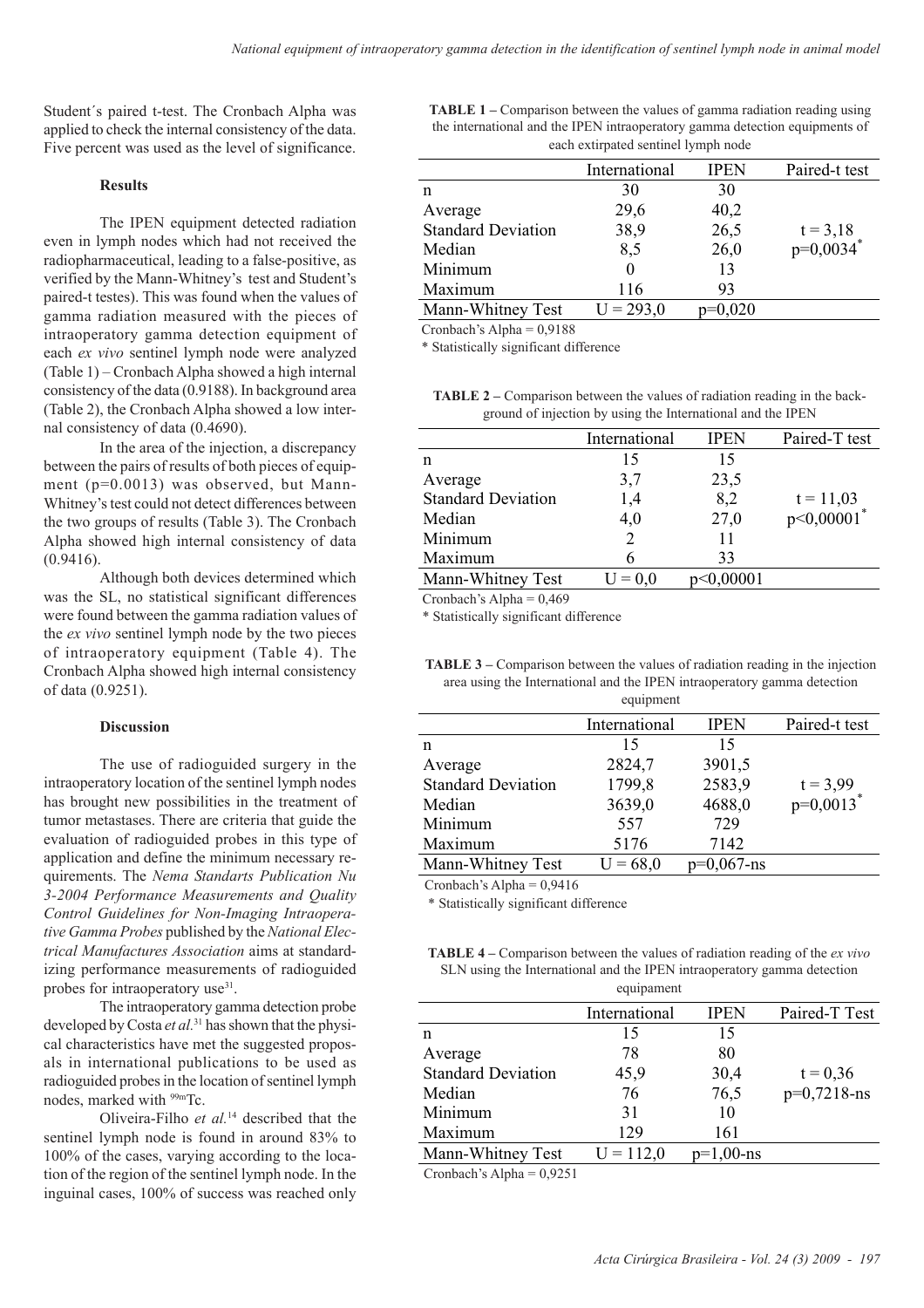with the vital blue dye, but in other locations the lymph cintilography and the intraoperatory gamma radiation detector are important.

The internal consistency of each piece of equipment was studied by means of the Cronbach Alpha analysis. The high internal consistency of data of each extirpated sentinel lymph node was 0.9188 and the low internal consistency of data in the area of the background area was 0.4690 (Table 2).

The IPEN equipment detected radiation even in lymph nodes that had not received the radiopharmaceutical, leading to a false positive, as verified by the application of Mann-Whitney's test and Student's paired-t test. On the other hand, The IPEN equipment found radiation and the hottest sentinel lymph node by means of sound guidance and also the number scale showed a level above the *background* values.

Costa *et al.*31 reported that because of the high penetrability of gamma rays,radiation can be detected in any part of the patient and not only at the desired area. This situation implies that the detection should not only present high energy resolution, but also the capability to spatially reject undesirable gamma rays which might be reflected over the detector. Therefore false positive readings can be found in normal areas with radioactivity, leading to a diagnostic error.

These results give basis to the possibility to use the national intraoperatory gamma detection equipment in human beings.

## **Conclusions**

1. The national equipment of intraoperatory gamma detection identifies the LS;

2. The national equipment of intraoperatory gamma detection showed false positives LS and needs improvement.

Certainly, this study will serve as the basis to use the national equipment to identify the sentinel lymph node in human beings so that the procedure can become more accessible and less expensive.

#### **References**

1. Alex JC, Krag DN. Gamma-probe guided localization of lymph nodes. Surg Oncol. 1993;2:137-43.

2. Kapteijn BAE, Nieweg OE, Liem IL, Oooi WJ, Balm AJ, Muller SH, Peterse JL, Vadés Olmos RA, Hoefnagel CA, Kroon BB. Localizing the sentinel node in cutaneous melanoma: gamma probe detection versus blue dye. Ann Surg Oncol. 1997;4(2):156-60.

3. Krag DN, Meijer SJ, Weaver DL, Loggie BW, Harlow SP, Tanabe KK, Laughlin EH, Alex JC. Minimal-Access Surgery for Staging of Malignant Melanoma. Arch Surg. 1995;130(6):654-58.

4. Mariani G, Gipponi M, Moresco L, Villa G, Bartolomei M, Mazzarol G, Bagnara MC, Romanini A, Cafiero F, Paganelli G, Strauss HW. Radioguided sentinel lymph node biopsy in malignant cutaneous melanoma. J Nucl Med. 2002;43(6):811-27.

5. Kapteijn BAE, Nieweg OE, Petersen JL, Rutgers EJ, Hart AA, van Dongen JA. Identification and biopsy of the sentinel lymph node in breast cancer. Eur J Surg Oncol. 1998;24(5):427–30.

6. Krag DN, Weaver DL, Alex JC, Fairbanks JT. Surgical resection and radiolocalization of the sentinel lymph node in breast cancer using a gamma probe. Surg Oncol. 1993;2(6):335-40.

7. Mariani G, Moresco L, Viale G, Villa G, Bagnasco M, Canavese G, Buscombe J, Strauss HW, Paganelli G. Radioguided sentinel lymph node biopsy in breast cancer surgery. J Nucl Med. 2001;42(8):1198-1215.

8. Levenback C, Coleman RL, Burke TW, Bodurka-Bevers D, Wolf JK, Gershenson DM. Intraoperative lymphatic mapping and sentinel node identification with blue dye in patients with vulvar cancer. Gynecol Oncol. 2001;83(2):276-81.

9. Alex JC, Weaver DL, Fairbanks JT, Rankin BS, Krag DN. Gammaprobe guided lymph node localization in malignant melanoma. Surg Oncol. 1993;2:303-8.

10. Bilchik AJ, Giuliano A, Essner R, Bostick P, Kelemen P, Foshag LJ, Sostrin S, Turner RR, Morton DL. Universal application of intraoperative lymphatic mapping and sentinel lymphadenectomy in solid neoplasms. Cancer J Sci Am. 1998;4(6):351-8.

11. Alex JC, Krag DN. The gamma-probe-guided resection of radiolabeled primary lymph nodes. Surg Oncol Clin N Am. 1996;5(1):33-41.

12. Murray DR, Carlson GW, Greenlee R, Alazraki N, Fry-Spray C, Hestley A, Poole R, Blais M, Timbert DS, Vansant J. Surgical management of malignant melanoma using dynamic lymphoscintigraphy and gamma probe-guided sentinel lymph node biopsy: the Emory experience. Am Surg. 2000;66(8):763–7.

13. Oliveira Filho RS, Tovo Filho R, Eto CM, Bortoletto MCC. Mapeamento linfático intra-operatório para melanoma estádio clínico I: uma técnica promissora. An Bras Dermatol. 1994;75(5):573-80.

14. Oliveira Filho RS, Oliveira Santos ID, Ferreira LM, Almeida FA, Enokihara MM, Barbieri A, Tovo Filho R. Is intra-operative gamma probe detection really necessary for inguinal sentinel lymph node biopsy? São Paulo Med J. 2000;118(6):165-8.

15. Pijpers R, Collet GJ, Meijer S, Hoekstra OS. The impact of dynamic lymphoscintigraphy and gamma probe guidance on sentinel node biopsy in melanoma. Eur J Nucl Med. 1995;22(11):1238-1.

16. Ross MI, Reintgen D, Balch CM. Selective lymphadenectomy: emerging role for lymphatic mapping and sentinel node biopsy in the management of early stage melanoma. Sem Surg Oncol. 1993;9:219-3.

17. Cabanas RM. An approach for the treatment of penile carcinoma. Cancer. 1977;39:456–6.

18. Morton DL, Wen DR, Wong JH, Economou JS, Cagle LA, Storm FK, Foshag LJ, Cochran AJ. Technical details of intraoperative lymphatic mapping for early stage melanoma. Arch Surg. 1992;127(4):392-9.

19. Morton DL, Thompson JF, Essner R, Elashoff R, Stern SL, Nieweg OE, Roses DF, Karakousis CP, Mozzillo N, Reintgen D, Wang HJ, Glass EC, Cochran AJ. Validation of the accuracy of intraoperative lymphatic mapping and sentinel lymphadenectomy for early-stage melanoma: a multicenter trial. Multicenter Selective Lymphadenectomy Trial Group. Ann Surg. 1999;230(4):453-63.

20. Greene F, Page DL, Fkeming ID, Frit AG, Balch CM, Haller DG, Morrow M. Carcinoma of the skin. AJCC Cancer Staging Handbook. New York: Springer Verlag; 2002.

21. Cox CE, Bass SS, McCann CR, Ku NN, Berman C, Durand K, Bolano M, Wang J, Peltz E, Cox S, Salud C. Lymphatic mapping and sentinel lymph node biopsy in patients with breast cancer. Ann Rev Med. 2000;51:525-42.

22. Sato K, Uematsu M, Saito T, Ishikawa H, Yamasaki T, Tamaki K, Tamai S, Kusano S, Hiraide H, Mochizuki H. Indications and technique of sentinel lymph node biopsy in breast cancer using 99m-technetium labeled tin colloids. Breast Cancer. 2000;7(1):95–8.

23. Sliutz G, Reinthaller A, Lantzsch T, Mende T, Sinzinger H, Kainz C, Koelbl H. Lymphatic mapping of sentinel nodes in early vulvar cancer. Gynecol Oncol. 2002;84(3):449-52.

24. Albertini JJ, Cruse CW, Rapaport D, Wells K, Ross M, DeConti R, Berman CG, Jared K, Messina J, Lyman G, Glass F, Fenske N, and D S Reintgen. Intraoperative radio-lympho-scintigraphy improves sentinel lymph node identification for patients with melanoma. Ann Surg. 1996;223(2):217-24.

25. Belli F, Lenisa L, Clemente C, Tragni G, Mascheroni I, Gallino G, Cacinelli N. Sentinel node biopsy and selective dissection for melanoma nodal metastases. Tumori. 1998;84:24-8.